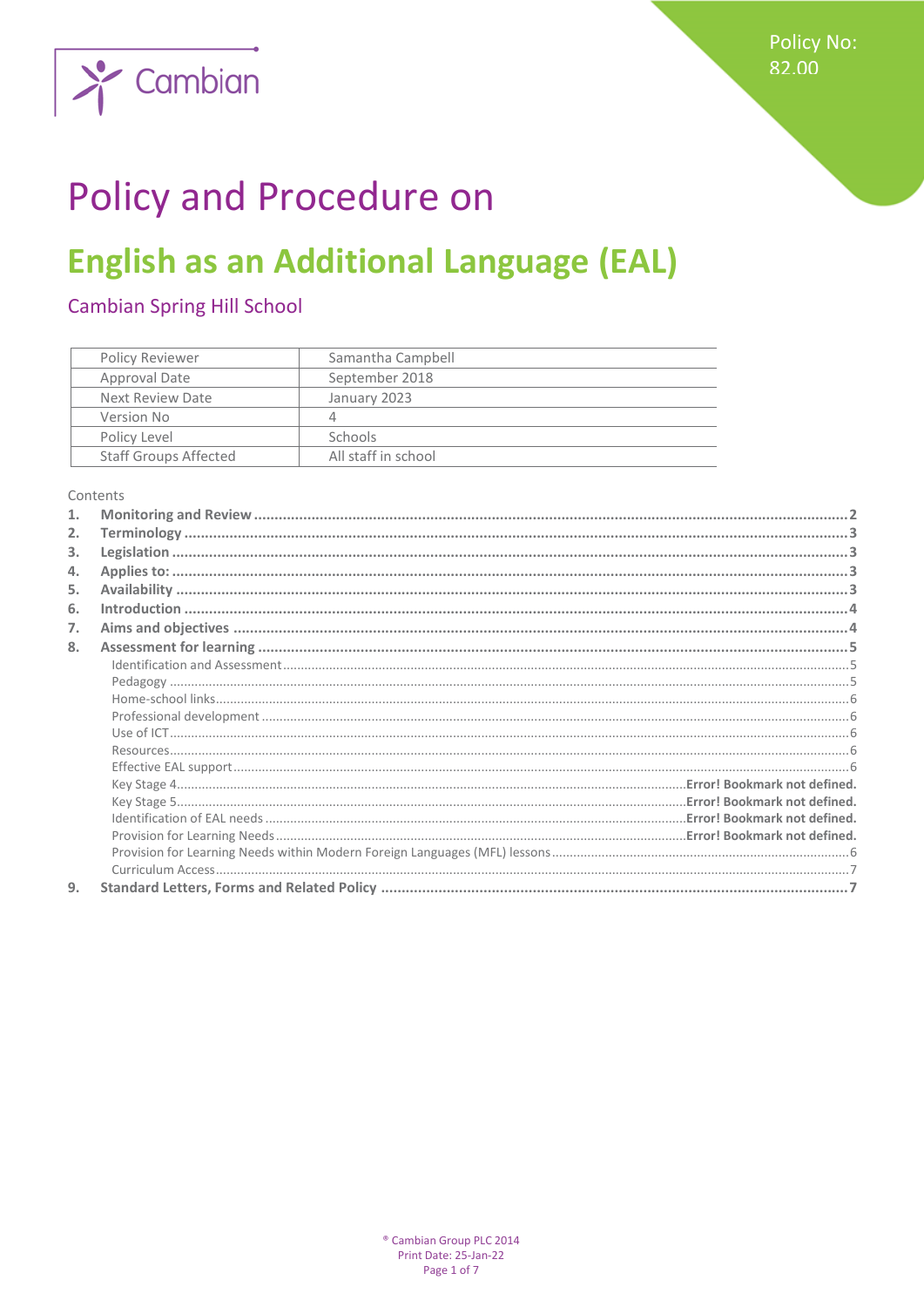

## <span id="page-1-0"></span>**1. Monitoring and Review**

- **1.1.** The Proprietor will undertake a formal review of this policy for the purpose of monitoring and of the efficiency with which the related duties have been discharged, by no later than three years from the date of approval shown above, or earlier if significant changes to the systems and arrangements take place, or if legislation, regulatory requirements or best practice guidelines so require.
- **1.2.** The local content of this document will be subject to continuous monitoring, refinement and audit by the Head of Service.

Signed:

Shens

John Ivers **Samantha Campbell Proprietor, Cambian Group Principal** September 2019 **January 2022**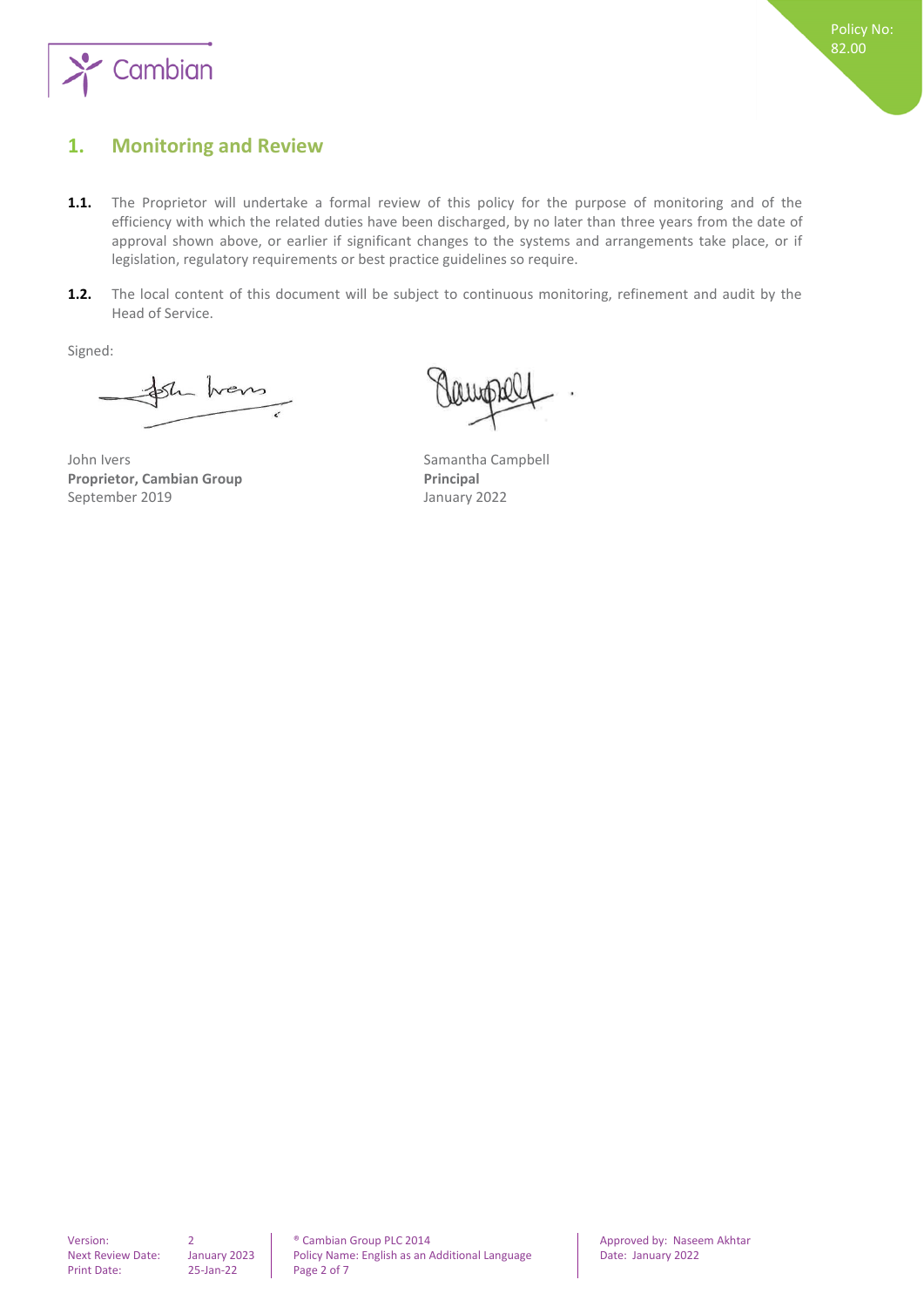

## <span id="page-2-0"></span>**2. Terminology**

2.1. Our aim is to use consistent terminology throughout this policy and all supporting documentation as follows:

| 'Establishment' or 'Location | This is a generic term which means the school. Cambian Spring Hill<br>School is a school and children's home.                                                                                                                           |
|------------------------------|-----------------------------------------------------------------------------------------------------------------------------------------------------------------------------------------------------------------------------------------|
| <b>Individual</b>            | This means any child or young person under the age of 18 or young<br>adult between the ages of 18 and 25. At Cambian Spring Hill School<br>we have children and young people attending and/or residing<br>between the ages of 8 and 19. |
| <b>Service Head</b>          | This is the senior person with overall responsibility for the school.<br>At Cambian Spring Hill School this is the Principal who is Samantha<br>Campbell.                                                                               |
| <b>Key Worker</b>            | This is a member of staff that has special responsibility for<br>Individuals residing at or attending the Establishment.                                                                                                                |
| Parent, Carer, Guardian      | The means the parent or person with Parental Responsibility                                                                                                                                                                             |
| <b>Regulatory Authority</b>  | This is the generic term used in this policy to describe the<br>independent regulatory body responsible for inspecting and<br>regulating services. At Cambian Spring Hill School this is Ofsted.                                        |
| <b>Social Worker</b>         | This means the worker allocated to the child/family. If there is no<br>allocated worker, the Duty Social Worker or Team Manager is<br>responsible.                                                                                      |
| <b>Placing Authority</b>     | This means the local authority/agency responsible for placing the<br>child or commissioning the service                                                                                                                                 |
| <b>Staff</b>                 | This means full or part-time employees of Cambian, agency<br>workers, bank workers, contract workers and volunteers and<br>students on placement.                                                                                       |
| <b>SEN</b>                   | This means Special Educational Needs. All children and young<br>people at Spring Hill have SEN and an EHCP in place                                                                                                                     |

## <span id="page-2-1"></span>**3. Legislation**

**3.1.** Complies with Part 6, paragraph 24(3) (b) of The Education (Independent School Standards Compliance Record) (England) (Amendment) Regulations.

## <span id="page-2-2"></span>**4. Applies to:**

- the whole location inclusive of activities outside of the normal hours;
- all staff (teaching and support staff), the proprietor and volunteers working in the Location.

## <span id="page-2-3"></span>**5. Availability**

Print Date: 25-Jan-22 Page 3 of 7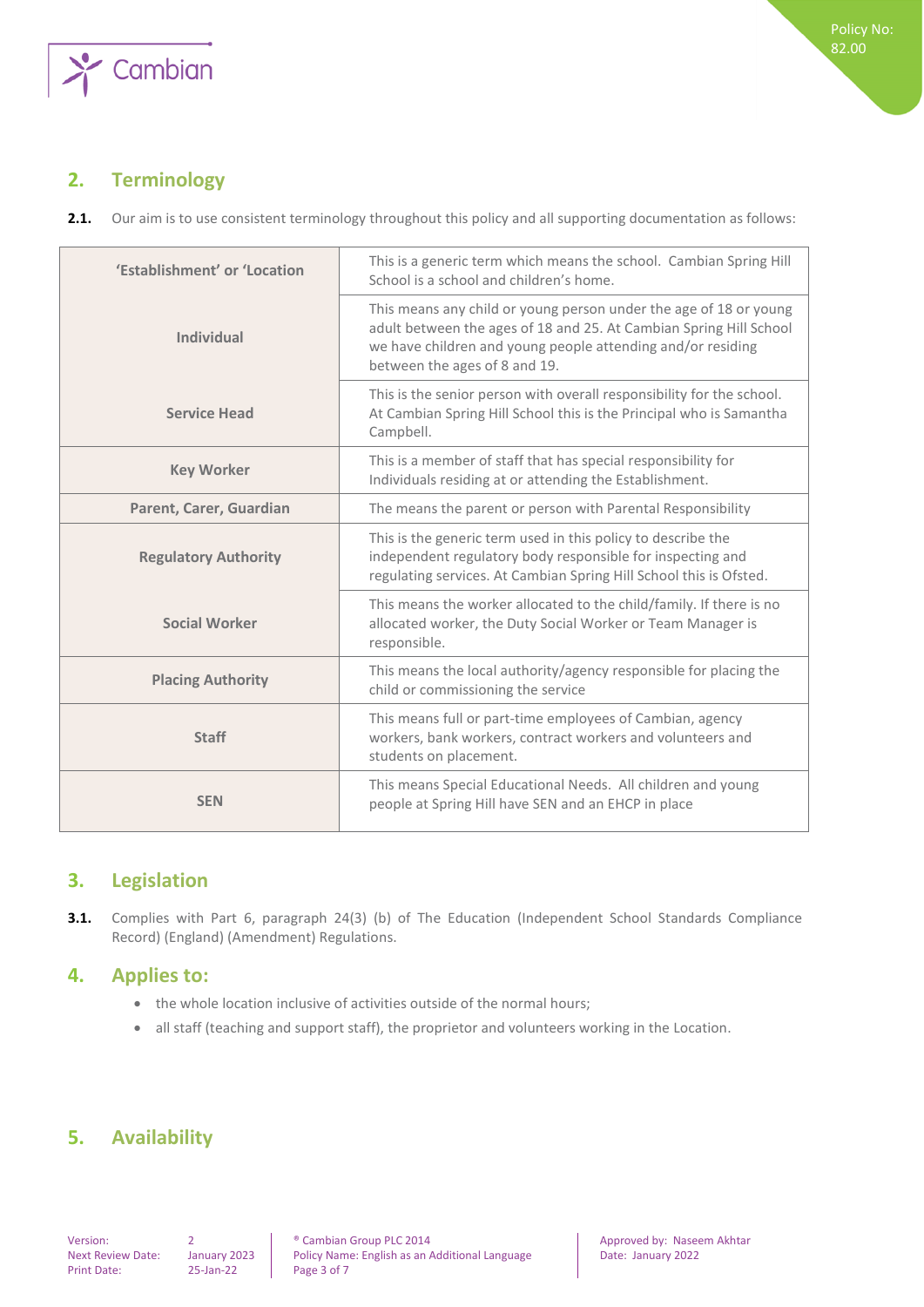

**5.1.** This policy is made available to parents/guardians, carers, staff and Individuals from the Reception as well as on our website a[t https://www.cambiangroup.com/specialist-education/our-schools/autism-schools/spring](https://www.cambiangroup.com/specialist-education/our-schools/autism-schools/spring-hill-school/reports-policies/)[hill-school/reports-policies/](https://www.cambiangroup.com/specialist-education/our-schools/autism-schools/spring-hill-school/reports-policies/)

## <span id="page-3-0"></span>**6. Introduction**

- **6.1.** In common with the rest of the curriculum, where a child or young person is learning English as an additional language, this is individually planned for, taking into account specific requirements and working with the family to plan how best to facilitate effective integration into an English speaking setting. If for example, a student at our school was most comfortable with another language, our strategy would consider how best to support access to the curriculum. This would include observing the learner communicating in their mother tongue. Individual inetrventions and support strategies would be discussed and tailored to the unique set of circumstances regarding the learner. This would enable staff to develop a working knowledge of what the student might be trying to say. Each child and young person at Spring Hill receives highly bespoke programmes of learning and support which are shaped further to assessments and analysis of such.
- **6.2.** We are able to provide any policies, procedures, newsletters etc. in other languages further to request.
- **6.3.** The teaching and learning, achievements, attitudes, safety and well-being of all our students are extremely important to us. Working in their best interests, we encourage all our learners to achieve their best possible outcomes. We do this through taking account of each child or young person's life experiences, potential and needs.

## <span id="page-3-1"></span>7. Aims and objectives

- We tailor our curriculum to ensure it satisfies the statuorty expectations of the Independent School Standards [The Independent School Standards -](https://assets.publishing.service.gov.uk/government/uploads/system/uploads/attachment_data/file/800615/Independent_School_Standards-_Guidance_070519.pdf) Guidance for independent schools [\(publishing.service.gov.uk\)](https://assets.publishing.service.gov.uk/government/uploads/system/uploads/attachment_data/file/800615/Independent_School_Standards-_Guidance_070519.pdf)
- The aim of this policy is to help ensure that we meet the full range of needs of those individuals who are learning English as an additional language. This is in line with the requirements of current legislation
- We underpin our teaching and learning curriculum with therapeutically informed practice further to ongoing guidance from our clinincal team
- **7.1.** We aim to raise the attainment of minority ethnic students by:
	- assessing pupils' English ability and giving pupils with EAL access to the curriculum as quickly as possible
	- providing pupils with EAL opportunities to hear and read good models of English and extend their knowledge and use of English
	- providing additional in-class and withdrawal support to these students
	- developing an understanding of and valuing a students' home language;
	- using visual and auditory resources
	- assessing pupils with EAL to establish their needs and progress;
- **7.2.** The aims of our (EAL) provision are that all students whose first language is not English:
	- develop autonomy with respect to their command of the English Language
	- are supported so that they gain to a broad and balance curriculum that is appropriate to their needs
	- become aware of and can appropriately respond to differences and similarities between their cultures and others
	- progress in their abilities within each aspect of the English Language including speaking, listening writing and reading
	- develop appropriate levels of indpenedence in order to successfully transition into adulthood and/or the world of work or Post-16 learning opportuities.

Policy No: 82.00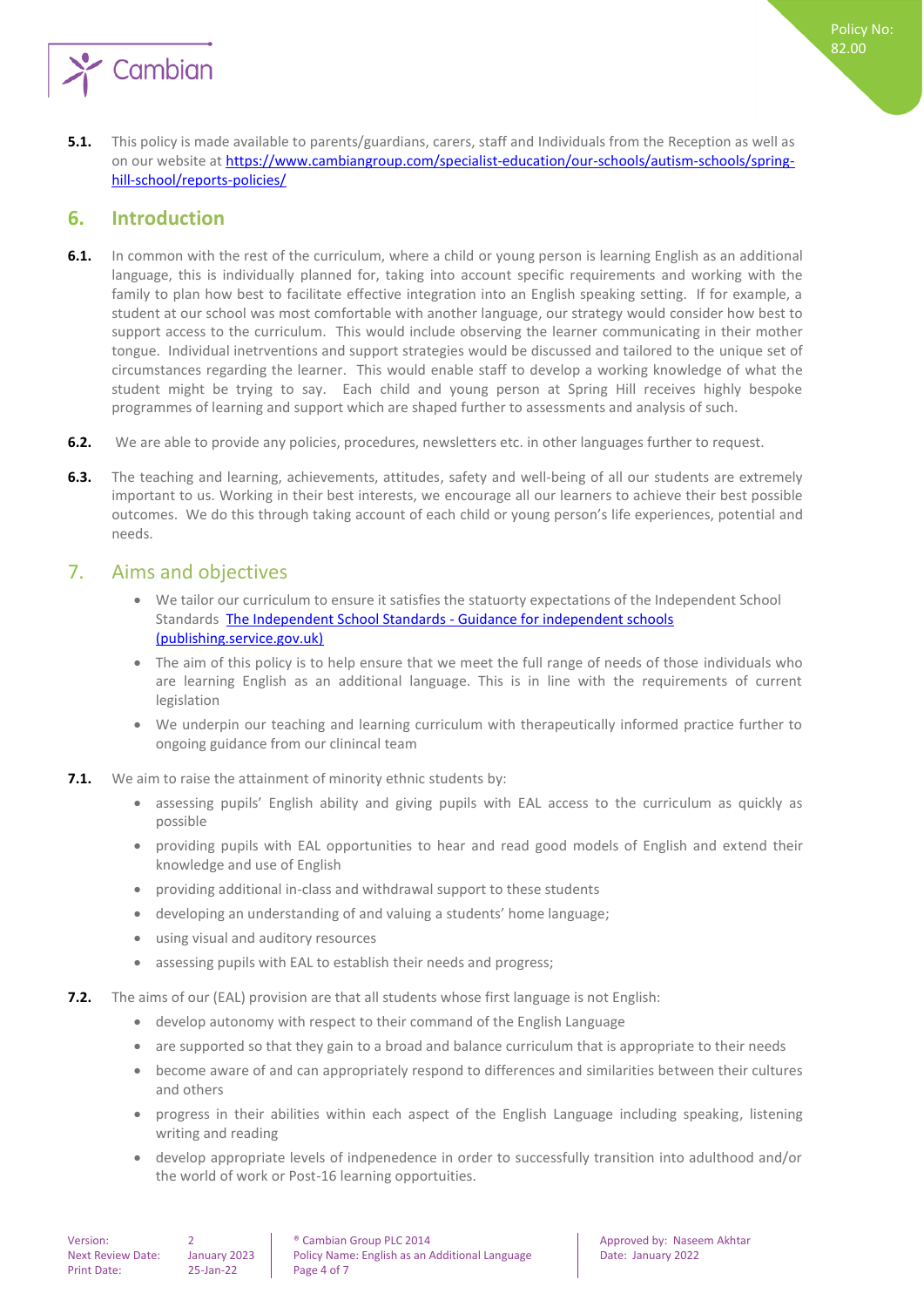

## <span id="page-4-0"></span>8. Assessment for learning

- 8.1. We use a range of assessment tools, to include Standardised GL Assessments, to provide us with a baseline picture of each student. New starters to the school spend time in our i-START centre where they receive highly individualised support to support full transition in to the school. Further information can be sourced here: **iSTART** | Spring Hill School (cambiangroup.com)
- **8.2.** We are able to support learners by translating English words or phrases that appear in the assessment materials, or non-English words or phrases that the Individuals use in their responses
- **8.3.** All students who attend Spring Hill School have individualised Access Arrangements in place to support them accordingly during terminal examinations

#### <span id="page-4-1"></span>**Identification and Assessment**

- 8.4. We would expect initial referral documentation to alert us to all relevant information relating to language/communication barriers. Parents/carers are asked to inform school of any language needs their child may have on entry to school. To support progress against baselines, we use a range of tests/assessments in addition to teacher assessments:
	- GL Standardised Progress Tests in English, maths and science
	- PASS (Pupils' Attitude to Self and School)
	- Foundation stage profile
	- CATs
	- **Teacher assessment**
	- Reading tests NGRT (New Group Reading Test)
	- Spelling tests
	- Individual targets clinical/social and academic
	- Consultation with parents/carers
	- Attendance and behaviour monitoring
- **8.5.** Individual Education Profiles are compiled further to assessment. Each is tailored to the unique needs of the student and includes measures against EHCP outcomes in addition to defecits identified during the assessment process.

#### <span id="page-4-2"></span>**Pedagogy**

- **8.6.** Teachers take action to help Individuals who are learning English as an additional language by various means:
	- developing their spoken and written English by:
		- o ensuring that vocabulary work covers the functional meaning of key words, metaphors and idioms
		- o providing in class support for individuals and small groups
		- o developing appropriate resources
		- explaining how speaking and writing in English are structured for different purposes across a range of subjects
		- o providing a range of reading materials that highlight the different ways in which English is used and to promote a love of reading
		- o providing support within small-group intervention strategy programmes
		- o providing advice and training for staff members
	- ensuring access to the curriculum and to assessment by:
		- o using accessible texts and materials that suit Individual's ages and levels of learning;
		- o providing support through ICT, video or audio materials, dictionaries and translators

Version: 2 2 | ® Cambian Group PLC 2014 | Approved by: Naseem Akhtar Next Review Date: January 2023 | Policy Name: English as an Additional Language | Date: January 2022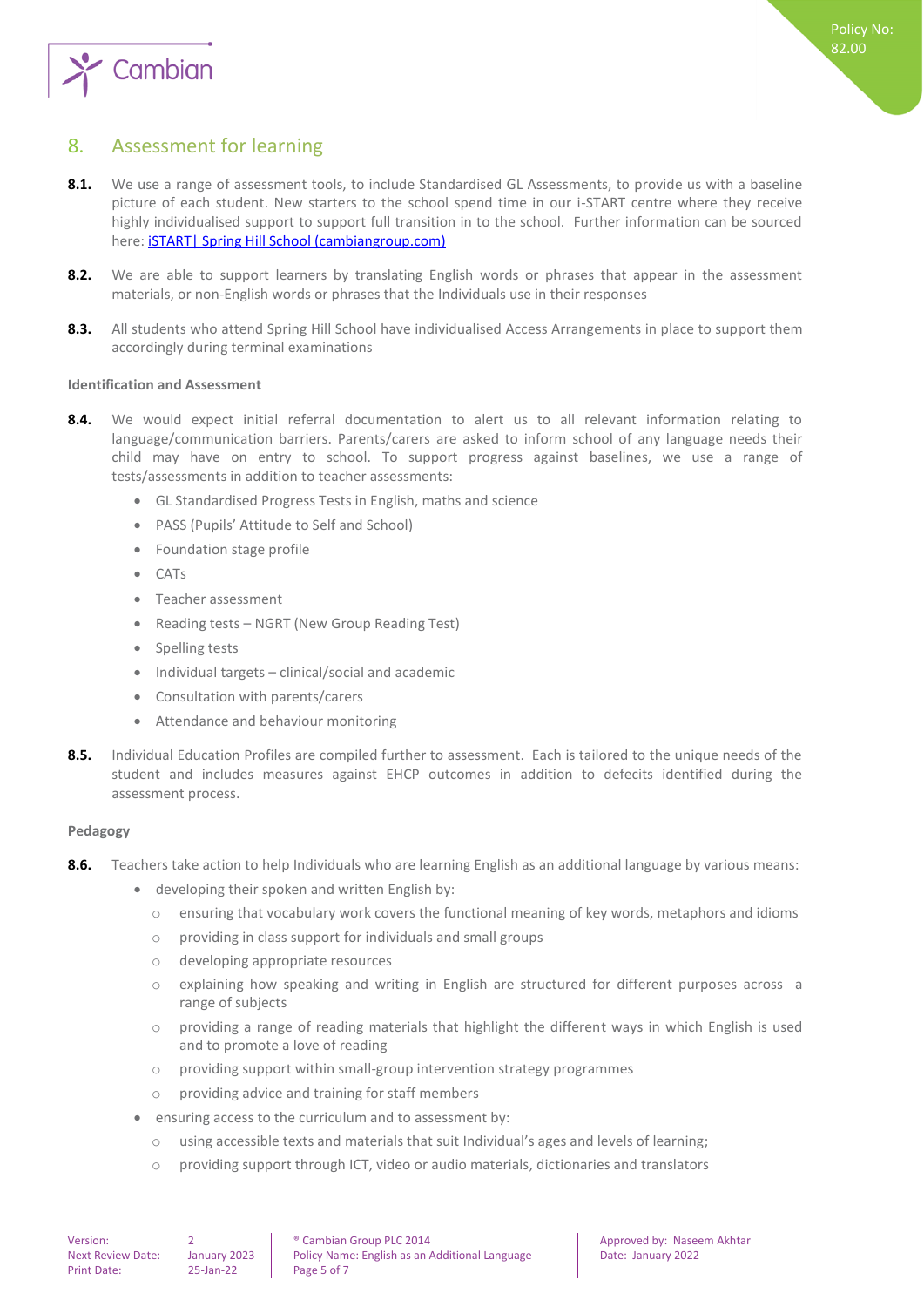

o using the home or first language where appropriate.

#### <span id="page-5-0"></span>**Home-school Links**

- **8.7.** These are in place to:
	- Welcome parents/carers in to school
	- Communicate with and involve parents/carers in their childs learning
	- Promote a multi-cultural understanding across the school
- **8.8.** Spring Hill School is aware of obstacles to communication that may arise for some children and young people and families with EAL will seek advice and support to overcome these.

#### <span id="page-5-1"></span>**Professional Development**

8.9. All staff will be provided with opportunities for training on EAL, through the SENCo, whose responsibility it is to provide this training on a regular basis, for all staff to extend their knowledge and understanding and enhance their skills. This contributes to the development of good practice and the raising of achievement within the school. Such training will be delivered in line with need, should the school admit a young person who requires support in realtion to EAL.

#### <span id="page-5-2"></span>**Use of ICT**

**8.10.** ICT is a central resource for learning in all areas at insert name of school and is used when relevant for meeting the needs of EAL pupils.

#### <span id="page-5-3"></span>**Resources**

- 8.11. Staff working with students who have EAL needs can receive training in how to use existing resources to support language development, as part of their professional development. The school will purchase resources which reflect different ethnicities in their language, visual images and content as required. If teachers do not share the student's language they can use resources to demonstrate the value of the student's language through:
	- dual language texts;
	- multi lingual labels around the classroom / school and
	- stories from their own and other cultures.

#### <span id="page-5-4"></span>**Effective EAL support**

- **8.12.** This will be evidenced by:
	- High standards of EAL training and curriculum content for EAL learners
	- Robust leadership and management of EAL
	- Students with EAL are sufficiently challenged and supported so they can reach their potential
	- Support takes account of students at the early stage of language learning
	- Support takes account of pupils at later stages of language learning by supporting them in their development of literacy across the curriculum and higher order language skills, e.g. pre-teach specific vocabulary, for example for science, to prepare them in advance of the lesson
	- Curricula and support are bespoke and tailored to needs
	- SLT is involved in the monitoring, deployment and quality of provision for the support of minority ethnic learners
	- Parent/carer partnerships are positive and is an area is a strength across the school

#### <span id="page-5-5"></span>**Provision for Learning Needs within Modern Foreign Languages (MFL) lessons**

Print Date: 25-Jan-22 Page 6 of 7